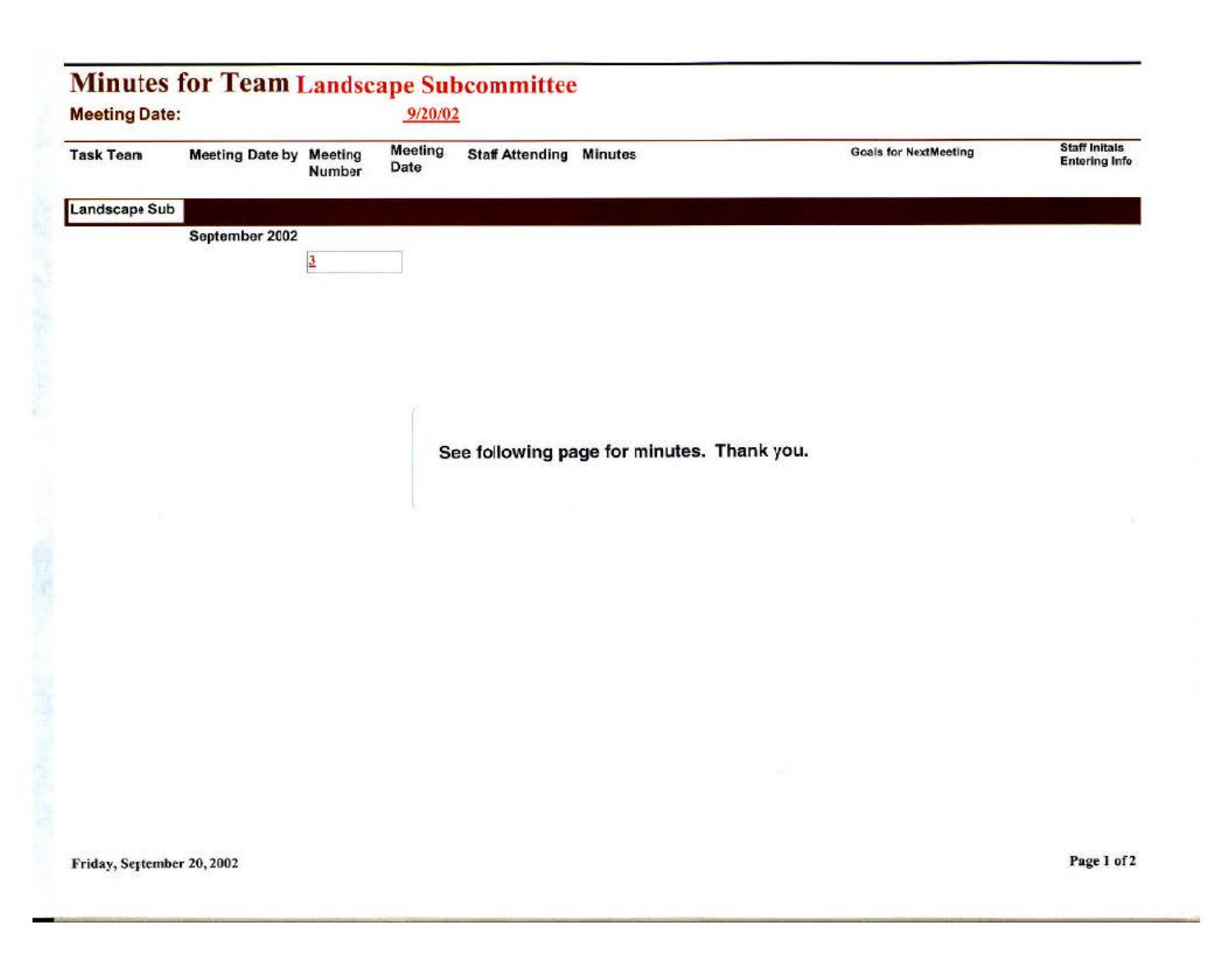| <b>Task Team</b> | Meeting Date by Meeting | Number | <b>Meeting</b><br><b>Date</b> | <b>Staff Attending</b>                                         | <b>Minutes</b>                                                                                                                                                                                                                                                                                                                                                                                                                                                                                                                                                                                                                                                                                                                                                                                                                                                                                                                                                                                                                                                                                                                                                                                                                                                                                                                                                                                                                                                                                                                                                                                                                                                                                                                                                                                                                                                                                                                                                                                                                                                                                                                                                                                                                                                                                                                                                                                                              | <b>Goals for NextMeeting</b>                                                                                                                                                                                                                                                                           | <b>Staff Initals</b><br><b>Entering Info</b> |
|------------------|-------------------------|--------|-------------------------------|----------------------------------------------------------------|-----------------------------------------------------------------------------------------------------------------------------------------------------------------------------------------------------------------------------------------------------------------------------------------------------------------------------------------------------------------------------------------------------------------------------------------------------------------------------------------------------------------------------------------------------------------------------------------------------------------------------------------------------------------------------------------------------------------------------------------------------------------------------------------------------------------------------------------------------------------------------------------------------------------------------------------------------------------------------------------------------------------------------------------------------------------------------------------------------------------------------------------------------------------------------------------------------------------------------------------------------------------------------------------------------------------------------------------------------------------------------------------------------------------------------------------------------------------------------------------------------------------------------------------------------------------------------------------------------------------------------------------------------------------------------------------------------------------------------------------------------------------------------------------------------------------------------------------------------------------------------------------------------------------------------------------------------------------------------------------------------------------------------------------------------------------------------------------------------------------------------------------------------------------------------------------------------------------------------------------------------------------------------------------------------------------------------------------------------------------------------------------------------------------------------|--------------------------------------------------------------------------------------------------------------------------------------------------------------------------------------------------------------------------------------------------------------------------------------------------------|----------------------------------------------|
|                  |                         |        |                               | 9/20/02 Bruce, Kathy,<br>Marcie, Beau, David,<br>Joanne, Staff | Meeting began a: 2:15<br>1. Jon went over revised draft "Recommended Plant List"<br>and asked if anyone had any comments on it. Beau<br>indicated he had some comments and provide them to<br>staff. Beau also discussed if pants found on the Florida<br>Exotic Pest Plant Council List that staff provide<br>committee members, should be taken of recommended<br>plant list. Jon indicated staff did take plants of but would<br>check list again to ensure they are all removed. David K.<br>asked if the drought field in the list could be filled in. Jon 5. David Flinchum to bring copy<br>requested assistance from David in order to do that.<br>David also asked if final list would include pictures. Staff meeting<br>indicated that was a possibility in the future. Various<br>reference to Web pages with possible plant pictures were<br>recommended.<br>2. Staff indicated they are working on Plant Layering<br>concepts that they will bring to next meeting for<br>discussion.<br>3. Aimee provide committee vith general<br>overview/history of the Transportation R/W Sections.<br>There was considerable discussion as to role of the<br>committee in commenting on the sections. Bruce asked if<br>standards applied to both private and public road<br>construction. Aimee said no only to private and did not<br>include arterial roads. Bruce said county should be held<br>to same standard as private sector. Committee discussed<br>some of their general commens on the sections. Also,<br>discussed bike paths within the street and possible<br>conflicts. It was finally decided to invite other interested<br>parties to future meetings in order to discuss the sections<br>in detail. Staff recommended lates of meetings where<br>other agencies will be invited.<br>4. Joanne recommended that at next meeting committee<br>should focus on street trees and palms.<br>5. Jon went over subcommittee meeting dates and<br>clarified what would be discussed at each: September 25,<br>discuss buffer/layering plant naterial, October 4th,<br>continue general discussion or r/w cross sections, October<br>11th, invite other interested parties to discuss r/w cross<br>sections, Octobe: 18th meeting cancelled, October 25,<br>continue r/w section discussion, November , either finish<br>r/w cross section discussion or start reviewing landscape<br>draft from consultant. | 1. Staff finalize the Plan List<br>2. David send comments on<br>recommenced drought tolerant<br>plants<br>3. Staff to send existing street<br>cross section details to members<br>4. Staff to contact interested<br>parties to participate in r/w section<br>discussion.<br>of Green Book standards to | <b>JPN</b>                                   |
|                  |                         |        |                               |                                                                |                                                                                                                                                                                                                                                                                                                                                                                                                                                                                                                                                                                                                                                                                                                                                                                                                                                                                                                                                                                                                                                                                                                                                                                                                                                                                                                                                                                                                                                                                                                                                                                                                                                                                                                                                                                                                                                                                                                                                                                                                                                                                                                                                                                                                                                                                                                                                                                                                             |                                                                                                                                                                                                                                                                                                        |                                              |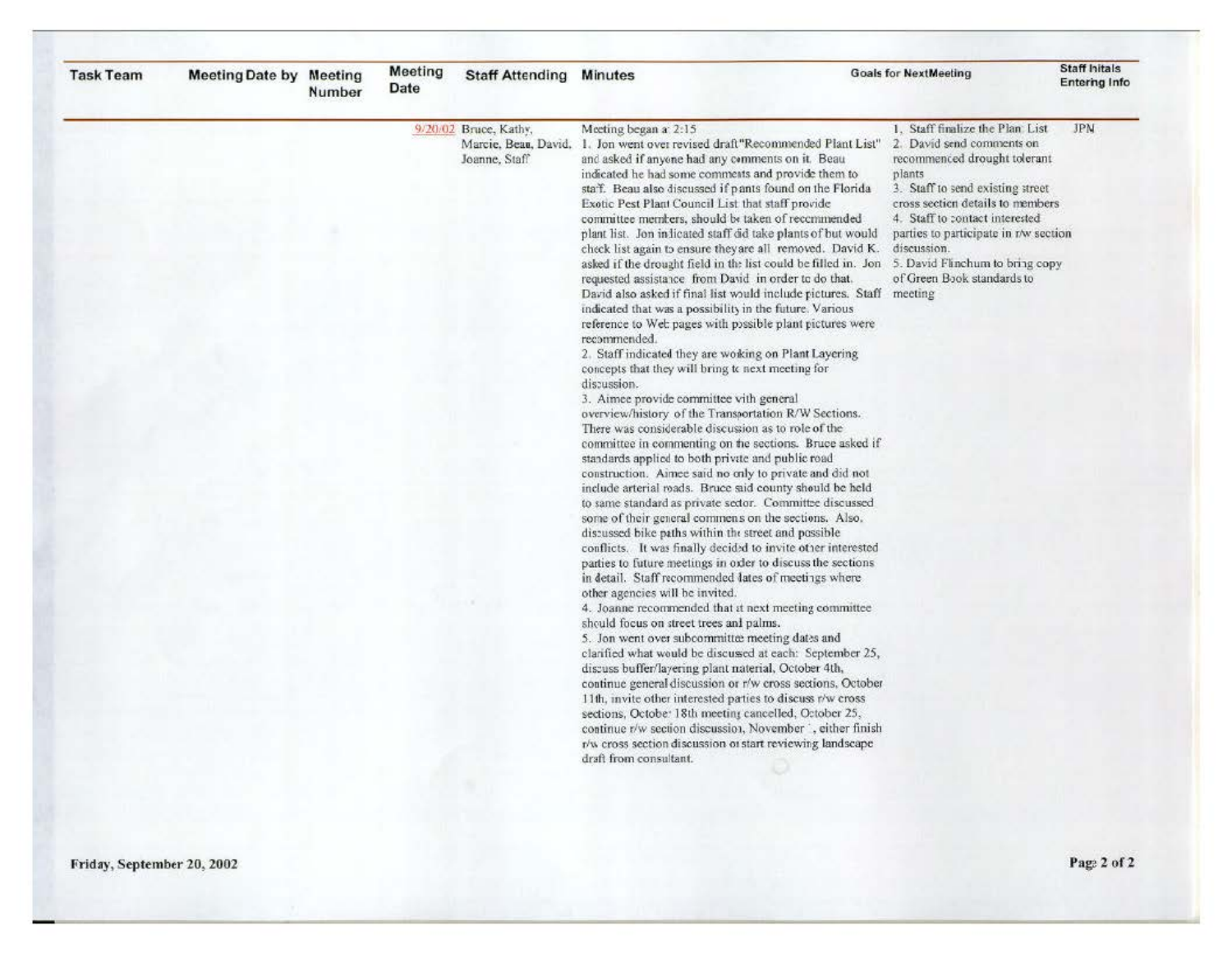| CTF Subcommittee (Landscape) September 20, 2002 1:00 P.M. 2 <sup>nd</sup> FLOOR CONFERENCE ROOM PZB |  |  |  |
|-----------------------------------------------------------------------------------------------------|--|--|--|
|-----------------------------------------------------------------------------------------------------|--|--|--|

| <b>NAME</b>        | <b>ADDRESS</b>                                       | <b>COMPANY</b>                | <b>PHONE</b> | <b>FAX</b>   |
|--------------------|------------------------------------------------------|-------------------------------|--------------|--------------|
| DAVID KEIR         | 1704 N. DIXIE HWY<br>LAKE WORTH, FL 33460            | SEMINOLE BAY<br>LAND COMPANY  | 641.8981     | $493 - 3064$ |
| MardeTinsky        | 1551 FORUM PL. SE 100A<br>WPB, FC. 33401             | Kilday& Assoc.                | 689-5522     | 689-2592     |
| Beau Spirlock      | $\mathbf{u}$                                         | We have a state               | $\mathbf{u}$ | $\mathbf{H}$ |
| FATHY Spalm        | 2003 Lion Co-Safari Rd<br>Lox.ahatchen 33470         | Leon Co. Safari               | $784 - 5269$ | $793 - 7603$ |
| D.G. Meulre        | Per                                                  | BP2.                          | 4.5222       |              |
| GDGalle            | PBC                                                  | PBZ                           | 233-5283     | 5285         |
| Deborah A. Levulis | $P$ <sub><math>6C</math></sub>                       | PZB                           | 233 5284     | 5285         |
| Bruce takita       | 1015 FOWM Flace Swite 500<br>Wast falm Bach FL 33401 | COLP. COOKST<br>Buildes Assn. | 688-9210     | 688-9447     |

U/Zoning\DODEREVWGTS Implementation\DRC Oversight Committeelmeeting sign in sheet.wpd

 $\mathbf{1}$